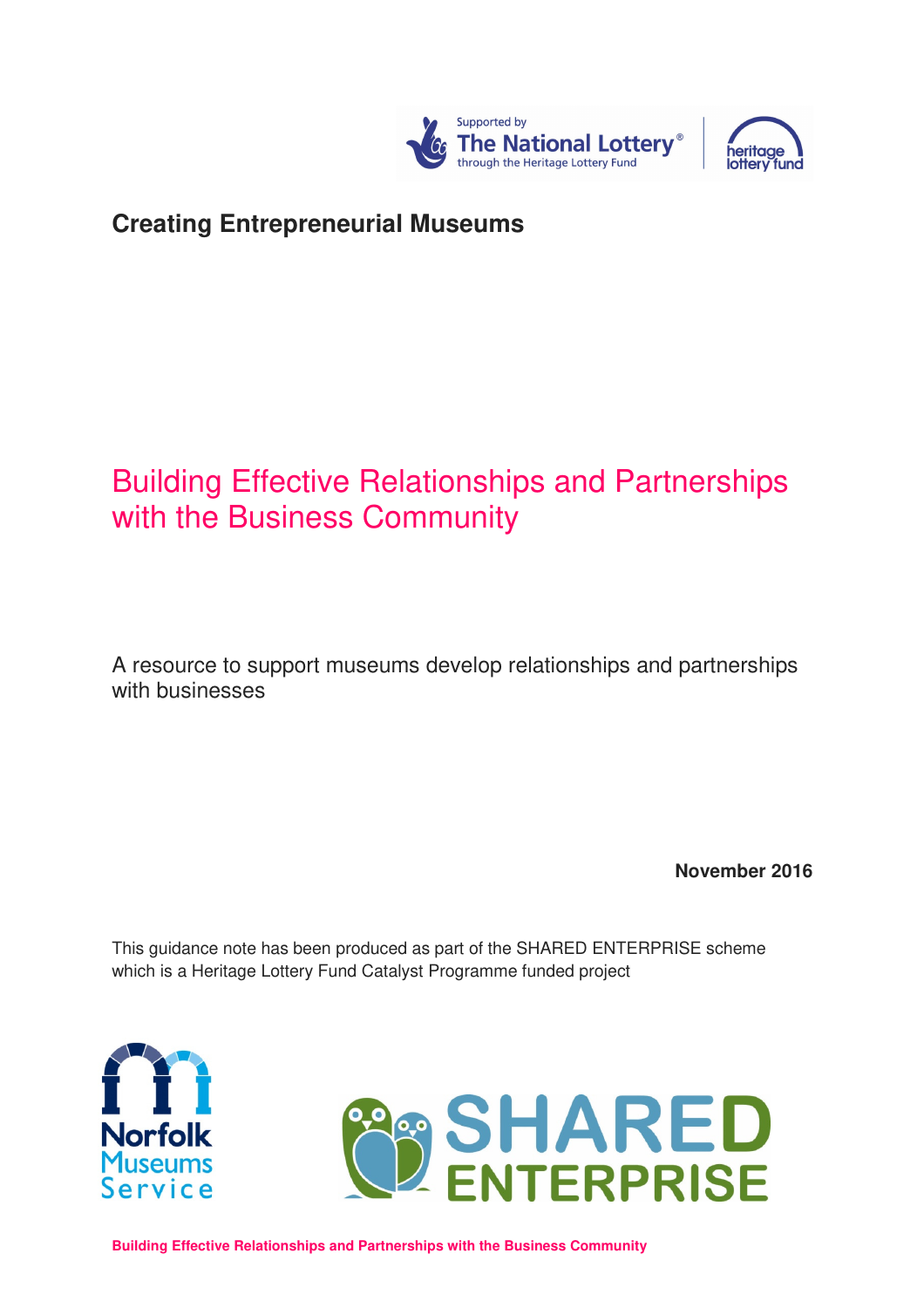## **Contents**

| Introduction                                       |                                                                                                                                                                                                |    |
|----------------------------------------------------|------------------------------------------------------------------------------------------------------------------------------------------------------------------------------------------------|----|
|                                                    | 1. Why work in partnership?<br>Benefits for museums<br><b>Benefits for businesses</b>                                                                                                          | 4  |
|                                                    | 2. Different types of relationships and partnerships                                                                                                                                           | 6  |
|                                                    | 3. Partnership ideas                                                                                                                                                                           | 6  |
|                                                    | 4. Things to consider when developing a partnership                                                                                                                                            | 8  |
|                                                    | Partnership objectives<br>Business planning for partnership projects<br>Who to work with<br>Different working cultures<br>Managing risk<br>$\overline{\phantom{0}}$<br>Organisational barriers |    |
|                                                    | 5. Making your pitch                                                                                                                                                                           | 10 |
|                                                    | 6. Creating effective partnerships                                                                                                                                                             | 11 |
|                                                    | 7. Case studies                                                                                                                                                                                | 13 |
|                                                    | 8. A quick step by step guide to developing partnerships with<br>businesses                                                                                                                    | 17 |
|                                                    | 9. Additional sources of information                                                                                                                                                           | 19 |
| Appendix 1: Partnership Objectives Worksheet<br>20 |                                                                                                                                                                                                |    |
| Appendix 2: Super Short Basic Business Plan<br>21  |                                                                                                                                                                                                |    |

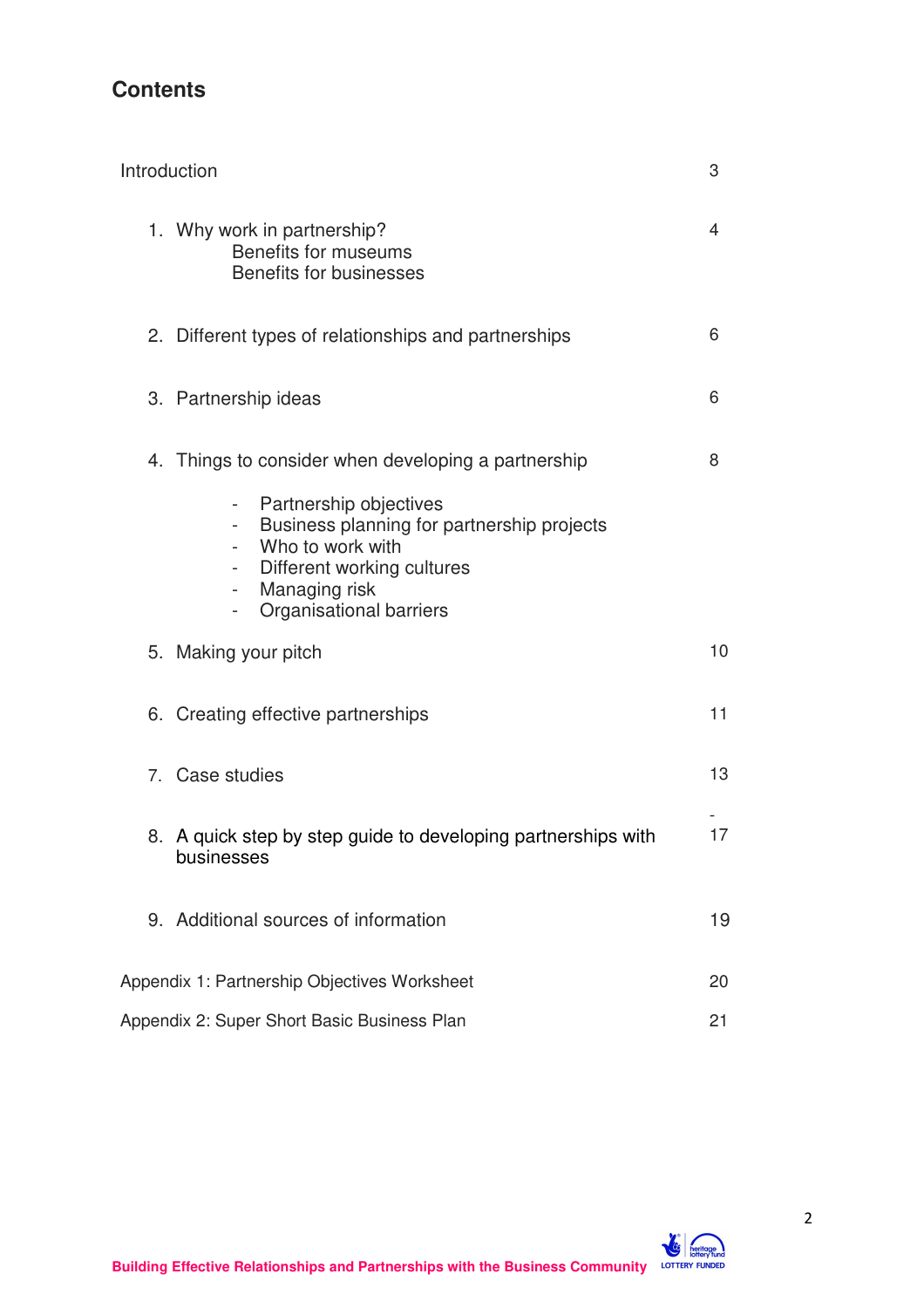## **Introduction**

 'In order to thrive, the arts and cultural sector must be able to adapt to changing circumstances without compromising its core values and the quality of its work. The sector must develop new ways of thinking and working that will increase its resilience.' **Great Art and Culture for everyone**, 10 year strategic Framework 2010 – 2020, Arts Council England

Museums are increasingly looking at developing effective and beneficial partnerships as a way of supporting change and diversification of their operating models.

Being able to work effectively in partnership with a range of organisations is increasingly being seen as a key skill for museums. Partnerships not only provide a way of supporting the delivery of museum services to larger and more diverse audiences, they can also deliver financial benefits. Funders are also increasingly looking to support organisations that can demonstrate they can work effectively in partnership; such organisations tend to be outward looking and show an ability to adapt and change in order to become more sustainable.

Museums have a good track record around partnership development. Museums regularly work in partnership with each other to develop exhibitions, share collections, share and exchange knowledge and skills and pool resources for activity ranging from joint purchases to shared posts across services. Museums also regularly form partnerships with universities and other educational providers, arts organisations and individual artists. Whilst developing partnerships with businesses, and organisations in the commercial sector is something a number of museums have already succeeded in, many more would like to explore this area of work.

This resource has been produced to support museums that would like to work in partnership with businesses, and to provide them with some advice and guidance on this area work.

#### **SHARED Enterprise project**

With funding from the HLF Catalyst Programme, during 2015 and early 2016 a number of museums worked with a team of consultants to explore opportunities for working more closely with local businesses, developing their pitches and reaching out to relevant businesses. The aim of the project was to equip the museums with the knowledge and confidence to be able to engage more actively and effectively with businesses to enable them tp undertake work that would support them to be more resilient, and better networked within their local communities.

This resource draws on the lessons learnt by the museums as they worked to create stronger links and partnerships with businesses and other local organisations. The museums involved in the project included:

- The Museum of East Anglian Life
- Gainsborough House
- Ancient House Museum
- Much Hadham Forge
- Epping Forest District Museum

**Acknowledgments:** We would like to thank all the museums that took part in the project. Their willingness to try new things and to share the highs and lows of their experience in this area has made the development of this resource possible.

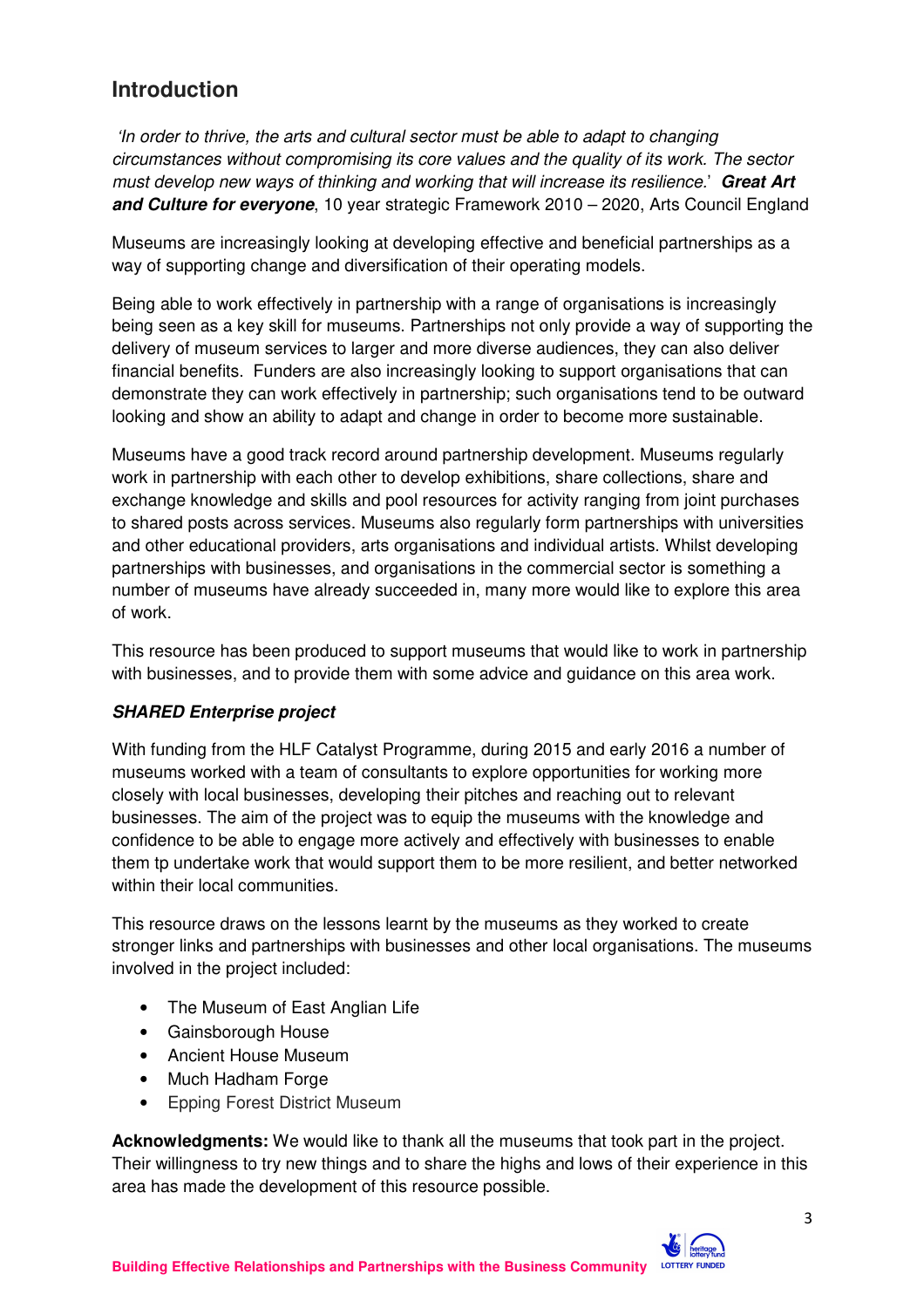## **1. Why work in partnership?**

There are a lot of reasons why museums and businesses might want to work together; both groups have important assets that the other can draw on. Both share the need to develop new markets and audiences for their products and services and a need to continue to innovate and evolve.

#### **The benefit of partnerships for museums:**

Museums have a lot to gain by working in partnerships with businesses; new relationships can provide opportunities and stimulus for the development of new products and services, and can bring in fresh perspectives and ideas. Partnerships can support the following:

**Increased use of collections** – partnerships can stimulate creative approaches to using collections; they can also provide opportunities to use collections that have previously been underused.

**Reaching new audiences** – partnerships can bring museums into contact with new, broader audiences who may never have visited before. This may be as a result of the work that the partnership produces, or the association of the museum with a particular business or brand may encourage new people to visit.

**Increased use of specialist skills and knowledge** – people working in museums have extensive specialist knowledge, which is applicable outside the museum environment. Partnerships provide an excellent way to share this knowledge and skills with a wider audience.

**Raise the profile of the museum** – an association with another organisation, particularly supported by joint marketing and promotion can help to raise the profile of the museum and develop awareness with new potential visitors.

**Bring in new skills and knowledge** – partnerships are an excellent way to bring in skills and knowledge that isn't held 'in house', skilling up the museum workforce in new areas work that will be needed in the future. They can also bring in new ideas and highlight alternative ways of working.

**Generate income or reduce costs** – partnerships can support income generation, particularly those that focus on the development of commercial products or services. Collaborations can also lead to reductions in costs where they are shared across a partnership.

### **The benefit of partnerships for businesses:**

There are a lot of reasons why a business would want to have a strong relationship or a partnership with a museum. Museums can offer businesses –

**Fantastic and quirky collections** - museums have rich and varied collections that can provide the inspiration for the development of new products, be used to tell the diverse histories of some business, or support training and development activities for staff.

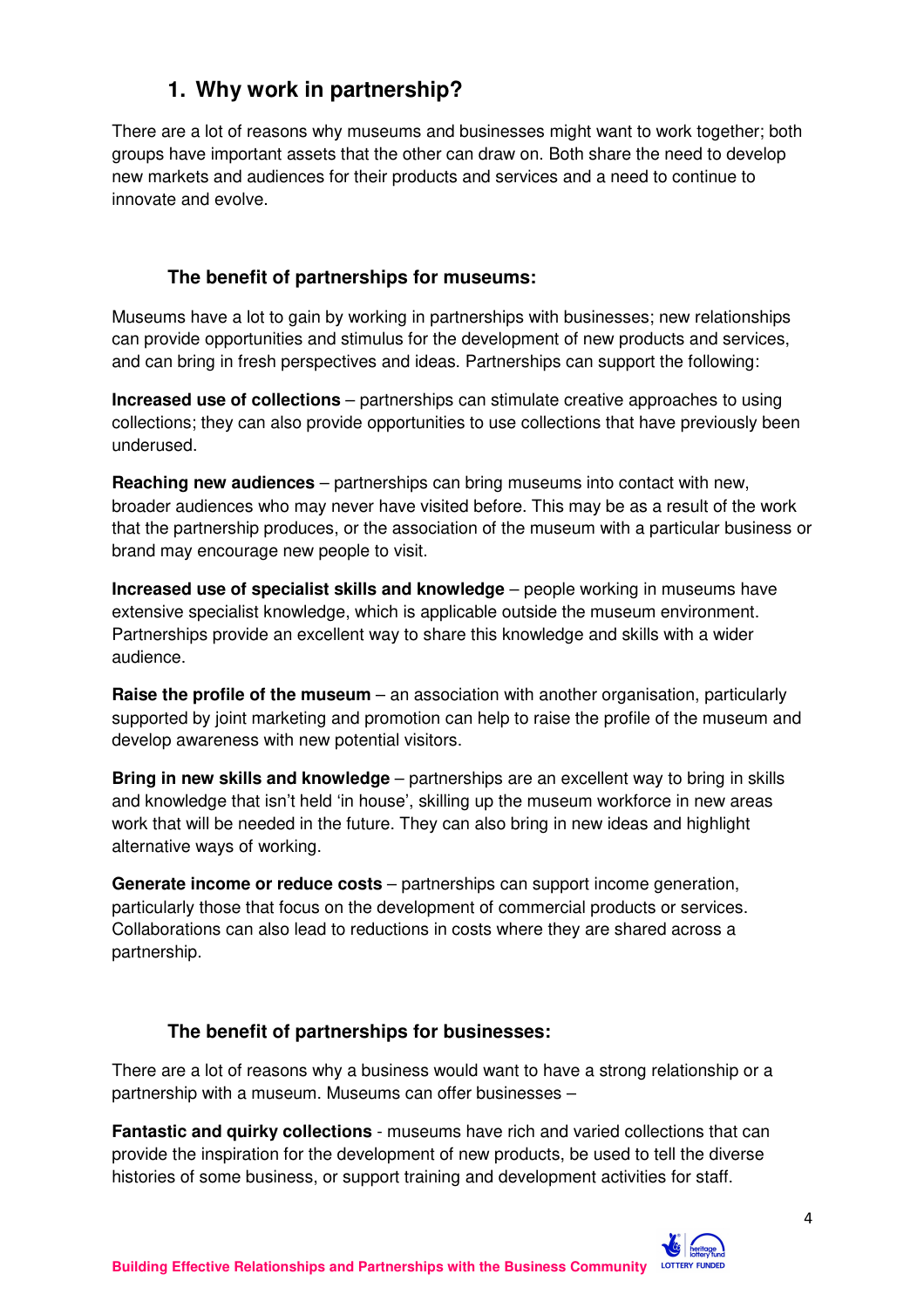**Interesting and fun spaces** - museums can provide unique and quirky spaces for organisations to use.

**A huge range of desirable skills and knowledge** - as well as extensive technical and collections related knowledge and skills people working in museums possess highly sought after skills, particularly those around interpretation and storytelling and creating engaging experiences for the public.

**Access to museum visitors** – partnerships with museums can bring businesses into contact with visitors who may become new customers for their services.

**Association with a trusted brand** – museums are regularly cited as institutions where there is strong public trust and fondness, so forming an association could be beneficial for a business.

| What businesses can offer museums                                                                                                                                                                                                                                                                                                                                                                             | What museums can offer businesses                                                                                                                                                                                                                                                                                   |
|---------------------------------------------------------------------------------------------------------------------------------------------------------------------------------------------------------------------------------------------------------------------------------------------------------------------------------------------------------------------------------------------------------------|---------------------------------------------------------------------------------------------------------------------------------------------------------------------------------------------------------------------------------------------------------------------------------------------------------------------|
| New skills and knowledge<br>$\bullet$<br>Fresh ideas new perspectives<br>An existing customer base<br>$\bullet$<br>Links to other businesses and the<br>$\bullet$<br>community<br>New outlets and opportunities to<br>$\bullet$<br>share and raise profile of the<br>collection<br>Association with a recognised brand<br>$\bullet$<br>Increased opportunities for income<br>$\bullet$<br>generating activity | Fantastic objects<br>Unusual spaces<br>Access to existing visitors<br>$\bullet$<br>Links to community and specialist<br>$\bullet$<br>groups<br>Subject and technical knowledge<br>$\bullet$<br>and skills<br>Exhibition creation and marketing<br>$\bullet$<br>skills<br>• A trusted brand<br>Intellectual property |

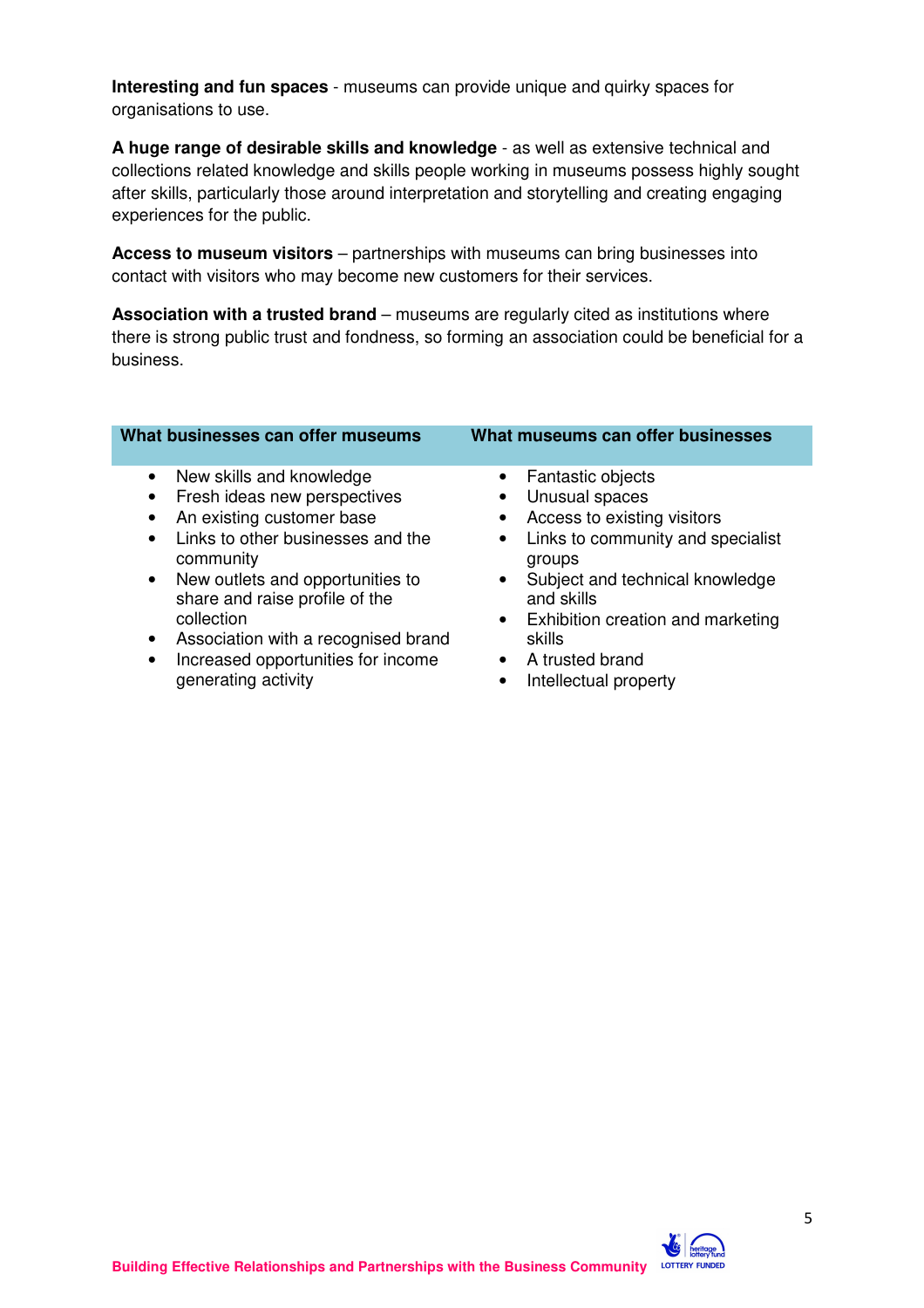## **2. Types of relationships between museums and businesses**

There are a number of different ways in which museums and businesses might be working together. The three most common ones are:

- **Museums as clients or customers of a business:** museums purchase a product or a service from a business, a conventional commercially based relationship.
- **Museums as supplier:** museums provide a service or product to a business for a fee.
- **Museums and businesses as collaborators:** museums and businesses work in partnership, for example producing something for a third party. This is a relationship where there is mutual benefit to both parties.

This resource focuses on the collaborative partnership relationship.

## **3. Partnership ideas**

There are lots of opportunities for collaboration between museums and businesses, and there may also be funding available to develop some partnership ideas. Suggestions for potential areas for partnership include:

**Partnering to jointly produce a new product** – a museum might provide the inspiration from the collection with the partner providing the wherewithal to manufacture the product which is jointly marketed and sold.

**Producing a new service** – partners may work together bringing skills and experience from one partner with resources or space from another partner, for example to run successful events or wedding programmes.

**Corporate volunteering** – forming a partnership with a business so they provide volunteers to support the museum's work and the museum provides enriching and entertaining team building experiences, and an opportunity for a business to meet targets around corporate social responsibility.

**Pooling resources for common goal** - identifying a common area of development that could best be addressed jointly and pooling financial resources and staff time to undertake it, for example joint marketing campaigns to promote multiple sites or encourage visitors to a specific area

[See pg 13 for case studies]

#### **In Kind Support**

The motivation for forming a partnership may be a desire to generate or bring in income, especially as museums look to become more entrepreneurial and business focused. Whist it is definitely possible to use successful partnerships to boost income generation, in most cases they are more likely to deliver 'in kind' support from each partner, rather than direct financial contributions.

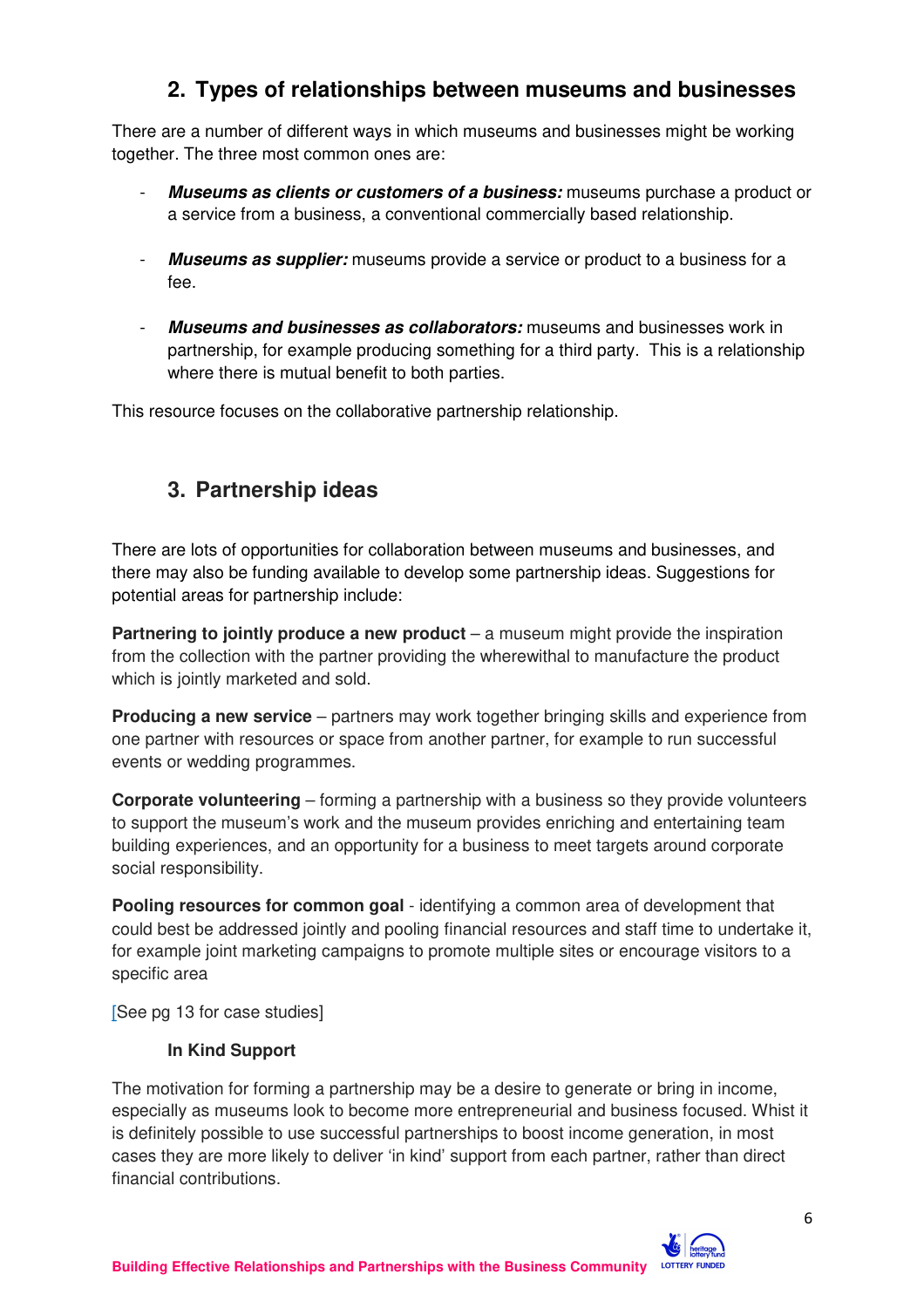'In kind' support should not be underestimated, and partnerships that are based on this model of support are often the most successful. It is important to be clear from the outset what financial benefits are expected from a partnership and ensure that these are realistic, and understood by both partners.

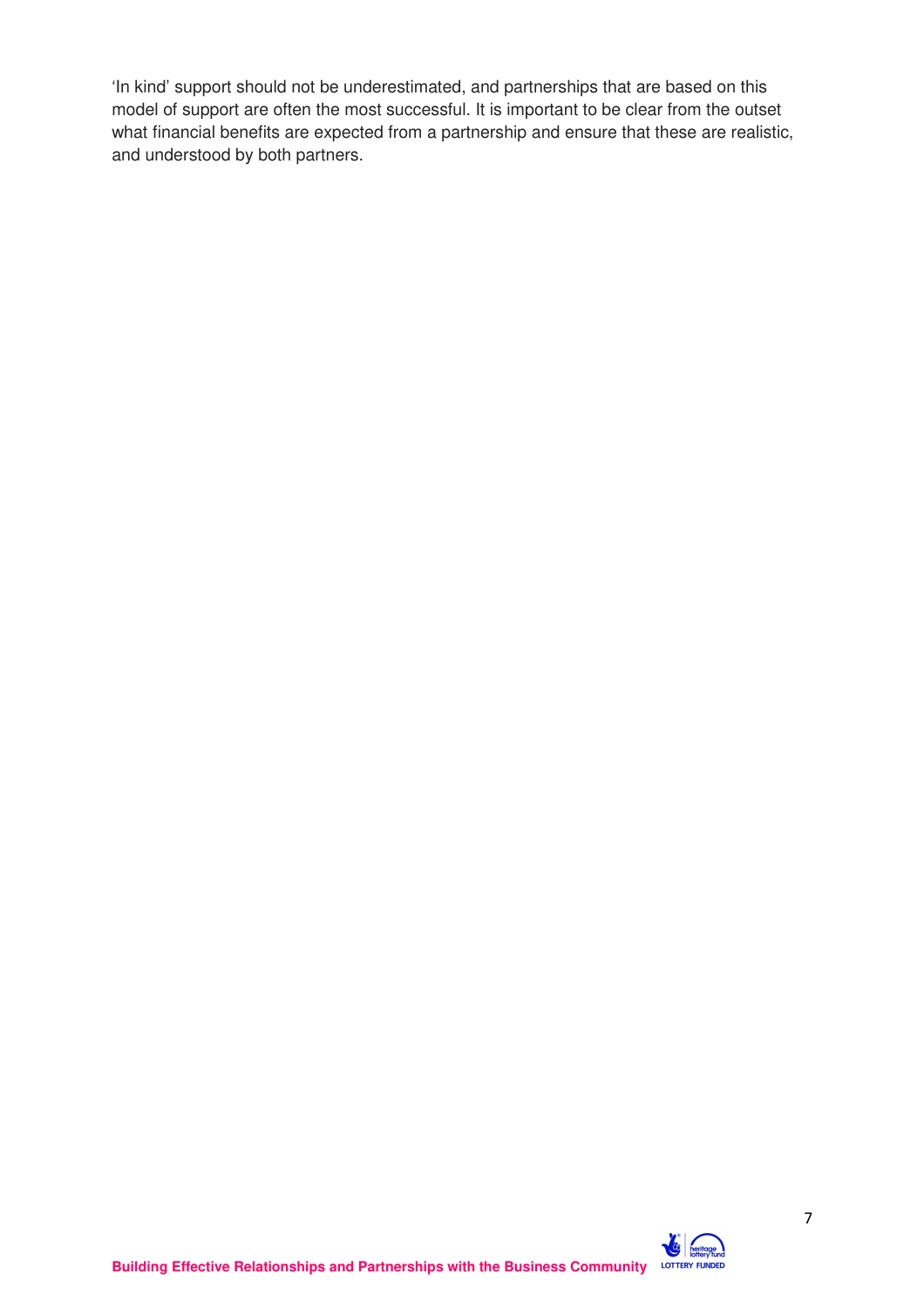## **4. Things to consider when developing a partnership**

#### **Identifying partnership objectives:**

Developing relationships and partnerships can be very beneficial, but they are not an easy or short-term option for museums. They require significant investment of staff time to develop and manage. Therefore it is essential that any museum that chooses to work in this way is very clear about what they want to achieve from this work.

Any museum wanting to develop partnerships and relationships with businesses needs to decide four key areas before they can confidently approach a potential partner. They are:

#### **What are the drivers for working with a business partner?** This might include the need to:

- Generate income
- Save money
- Develop new skills or knowledge within the organisation
- Develop new markets and reach new audiences
- Develop community support

#### **What do you want to produce (or do differently) by working with a business?**

- A new product
- A new service or experience for your visitors
- Work in a different way

#### **Who will the customers, clients or audience be for the product/ service?**

#### **How will the partnership support your museum's strategic aims?**

There may be more than one aim that it will support

#### **What assets can the museum contribute?** This could include:

- The collection,
- Existing audiences
- Staff knowledge and skills
- Museum buildings and land
- Reputation

#### **What do you need from a business? What gap could it fill?**

[See Appendix 1 for Partnership Objective worksheet]

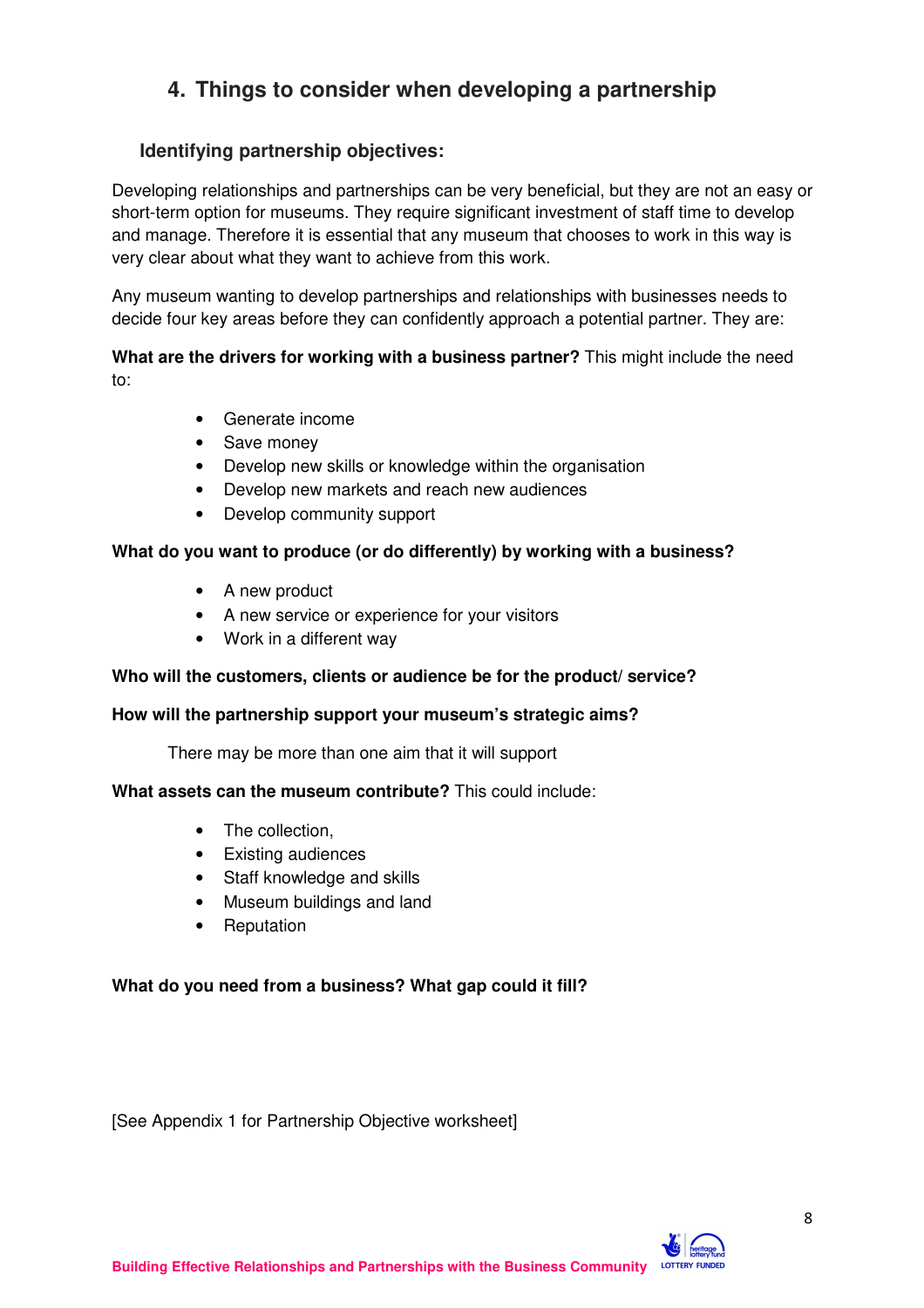#### **Business planning**

Some partnerships are likely to be based on reasonably informal collaborations between two organisations to meet common goals. Others however might have more significant financial implications, and in these cases it is important to ensure that a number of business planning questions are considered before any partnership goes ahead. This may be particularly relevant if you will be producing a new product as a result of the partnership.

In these cases it might be useful to complete a quick business plan for the partnership project.

[See Appendix 2 for Super Short Basic Business Plan]

#### **Who to work with**

When thinking about which businesses to work with, as well as considering one that is able to deliver the objectives of the project, it's important to think about which business will be the right fit for the museum. Think about whether potential business partners have values that complement and reflect those of the museum, or have a reputation and values the museum would like to be associated with.

It can be tempting to think in terms of working with large business and well known brands, however there are real benefits to working with smaller, local businesses. As so much of creating partnerships is based on developing personal relationships and building connections, working with local organisations where regular contact and communication can be established and maintained is very desirable. In a larger company more people may need to be involved in the process, making decision making slow and complicated and potentially reducing the chance of success for the partnership.

#### **Different working cultures**

Despite the fact that museums are increasingly working towards becoming more businesslike, the organisational cultures and key drivers for museums and businesses are often very different. The majority of museums are charities who are guided by their charitable purposes and the provision of services for the benefit of the public, businesses are motivated by a need to generate income, turn a profit and meet the needs of their customers.

For those who haven't worked in or with a museum before, they can be difficult places to understand in terms of how they operate and the frameworks that guide their approaches to caring for and sharing collections. It may be useful once any partnership begins to take some time at the start to explain to partners how museums work so that they understand how it might impact on the development and implementation of any partnership work.

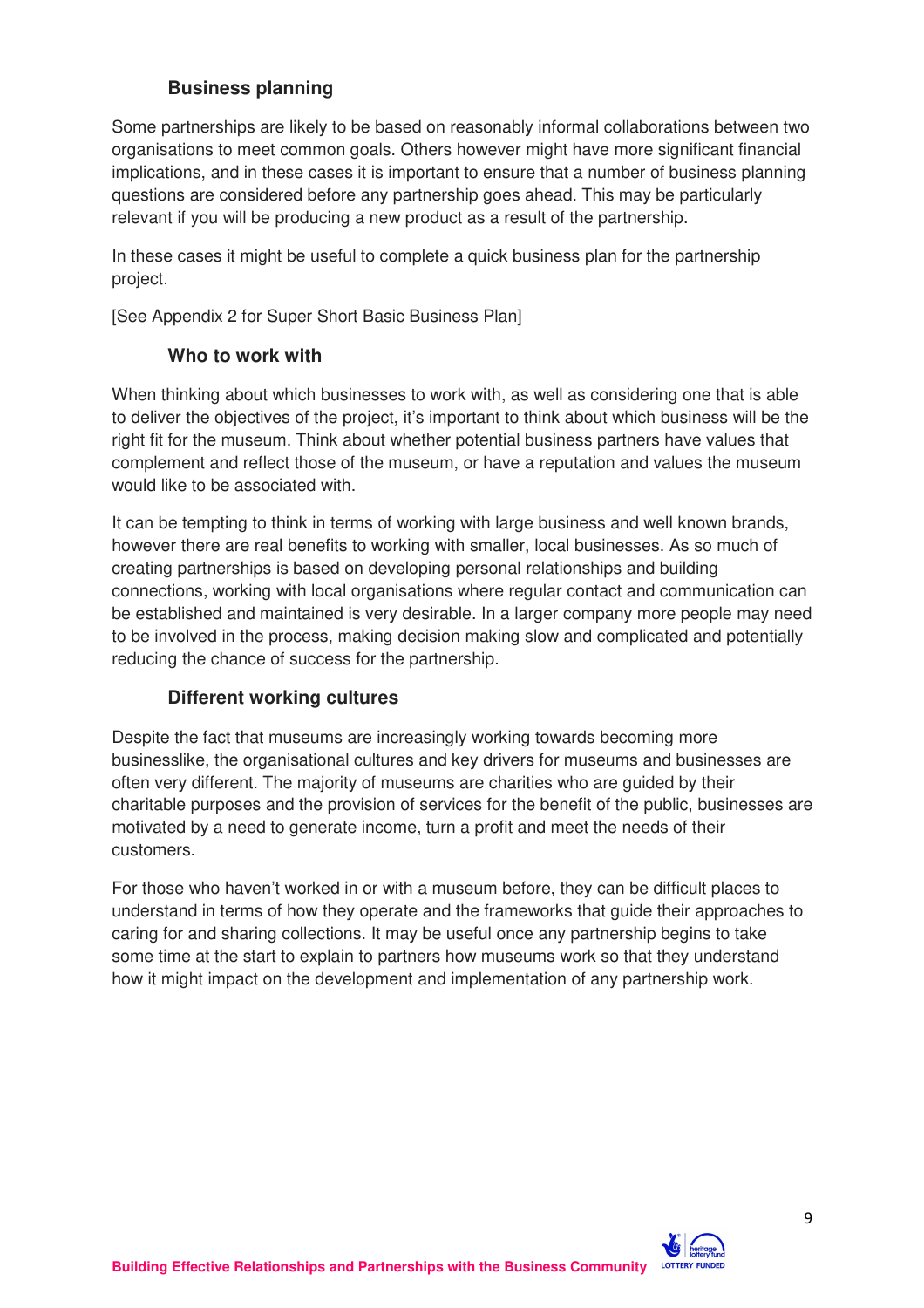## **5. Making your pitch**

Once you have begun to develop your partnership idea, and identified potential partners to work with – you need to develop a pitch to make to them.

#### **A pitch needs to be succinct, clear and compelling**

It's crucial to think about everything from the businesses point of view. You need to put yourself in their shoes and test out everything you're thinking of saying. Will it make sense to the business? Will they care? Will they find it exciting, or at least interesting?

#### **If you're pitching in person it should last around 5 minutes and:**

- Give people an attractive *image* of your museum what it's like and what it does that's relevant to the idea you're pitching
	- o Keep it brief. Conjure up a picture in people's minds
- Set out what you hope to achieve
	- $\circ$  Describe the product you want to create with the business / work you want to do with them. Be very clear about who you think will want to buy or use the product / participate in the activity and what they will get from it. If you have an idea about the size of the market, mention that
- Tell the business why they should be involved
	- $\circ$  Will they make a profit from it? Or are you suggesting they do it because it's good for their reputation? Will it expose them to new customers?
- Make clear what you can bring to the table
	- o Cover all the assets that are relevant to the proposed product/ service/ activity; don't get sidetracked into talking about other things. If you've done anything like this before, then mention it
- Explain why you want to work with that business
	- o Show that you've done your homework and that you've got good reasons to approach that business rather than another one. make them feel wanted

#### **So, at the end of your pitch the business should:**

- 1. Know a bit about you
- 2. Know what you want to do with them
- 3. Know what they will get out of it
- 4. Know what you can offer
- 5. Know why you want to work with them

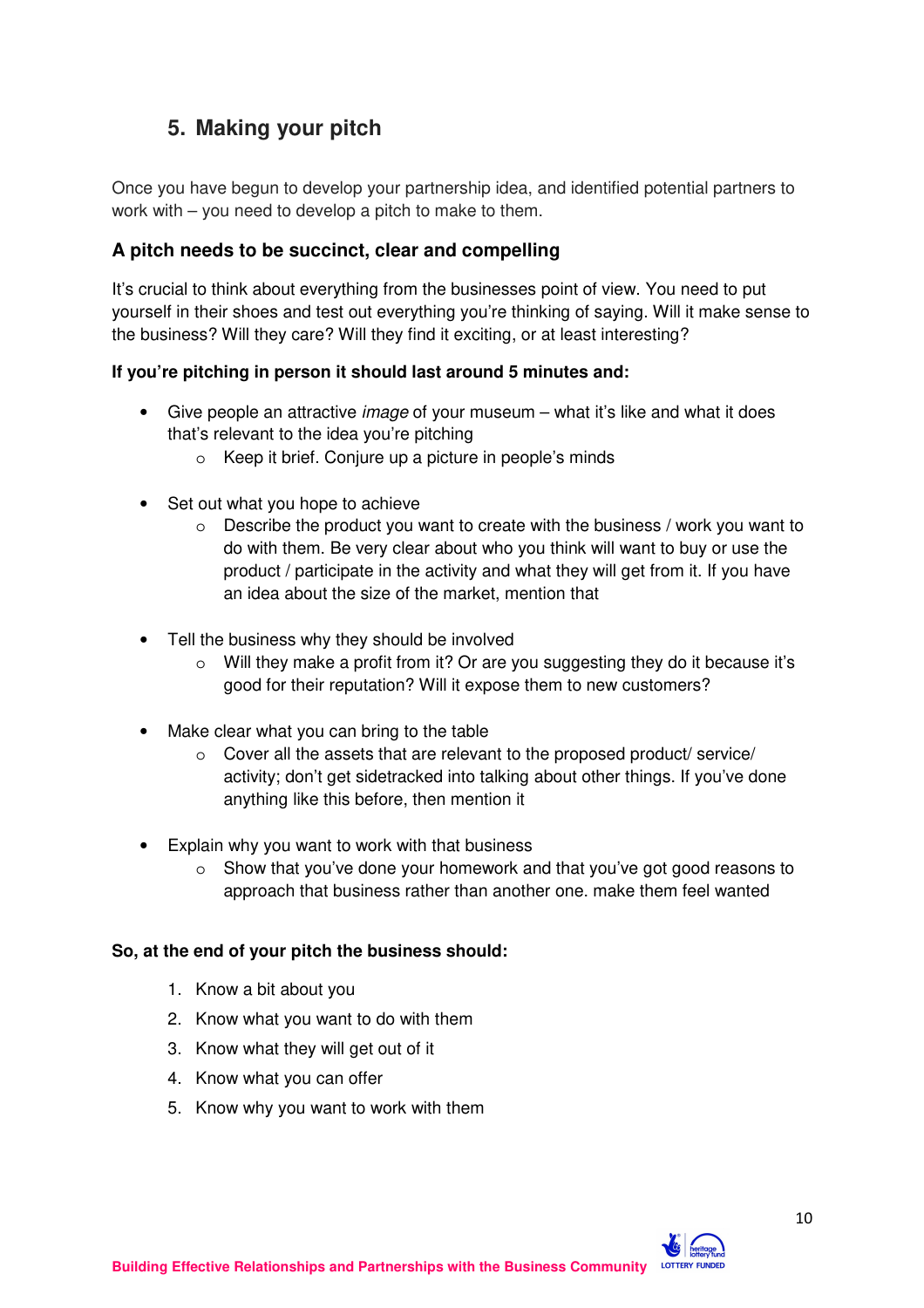## **6. Creating effective partnerships**

Partnerships can be very rewarding and beneficial for both parties involved, but they do require a significant commitment of time and resources to ensure that they are successful. If organisations are investing in partnership work, it is important to think about both the practicalities and the general characteristics that need to be in place to create an effective and successful partnership.

Good relationships and partnerships often demonstrate the following:

**Clarity** – to ensure a project and partnership is successful you need to have a clear idea of what you want to achieve and what role each partner is going to play, so a clear understanding and a brief for any work is essential.

**Organisational buy in** – it is essential that there is buy in across the organisation as the work is likely to involve a range of people. It is especially important to get buy in from the top to ensure commitment to the partnership is maintained.

**Time** – ensuring that there is a decent amount of time for the project is also important. If you are working with a new partner, you will need to take time at the start to get to know each other and how you both work.

**Communication** – this is vital, having clearly identified members of staff for partners to liaise with is an important way of ensuring effective communication. It might be also be useful to invite a range of staff from the project partners to a meeting so they can meet other people from the partner organisations who they might be working with, or just to get to know each other a little better and raise the profile of the work within the organisations.

**Recognising and accommodating different agendas** - both partners need to be clear about how the project fits with their business plans. The aims for the project do not need to be the same for each partner, but they do need to be compatible. Think about how you will ensure that no one's aspirations and goals get lost in the process.

**Decision making** – clarity around this area is very important. Be clear about how the project will be managed, and who can take decisions on behalf of either party.

**Duration** – discuss at the start of any joint working with your partner the potential length of any collaboration and whether it is likely to be for a fixed time or more open ended. This might be dictated by the type of project, agree to discuss again at regular intervals or at the end of the project.

In all relationships, collaborations and partnerships it is valuable to discuss and understand what everyone expects, what they need and want and how they work. A good way of doing this, if appropriate, is to take time to develop an agreement that works for everyone involved.

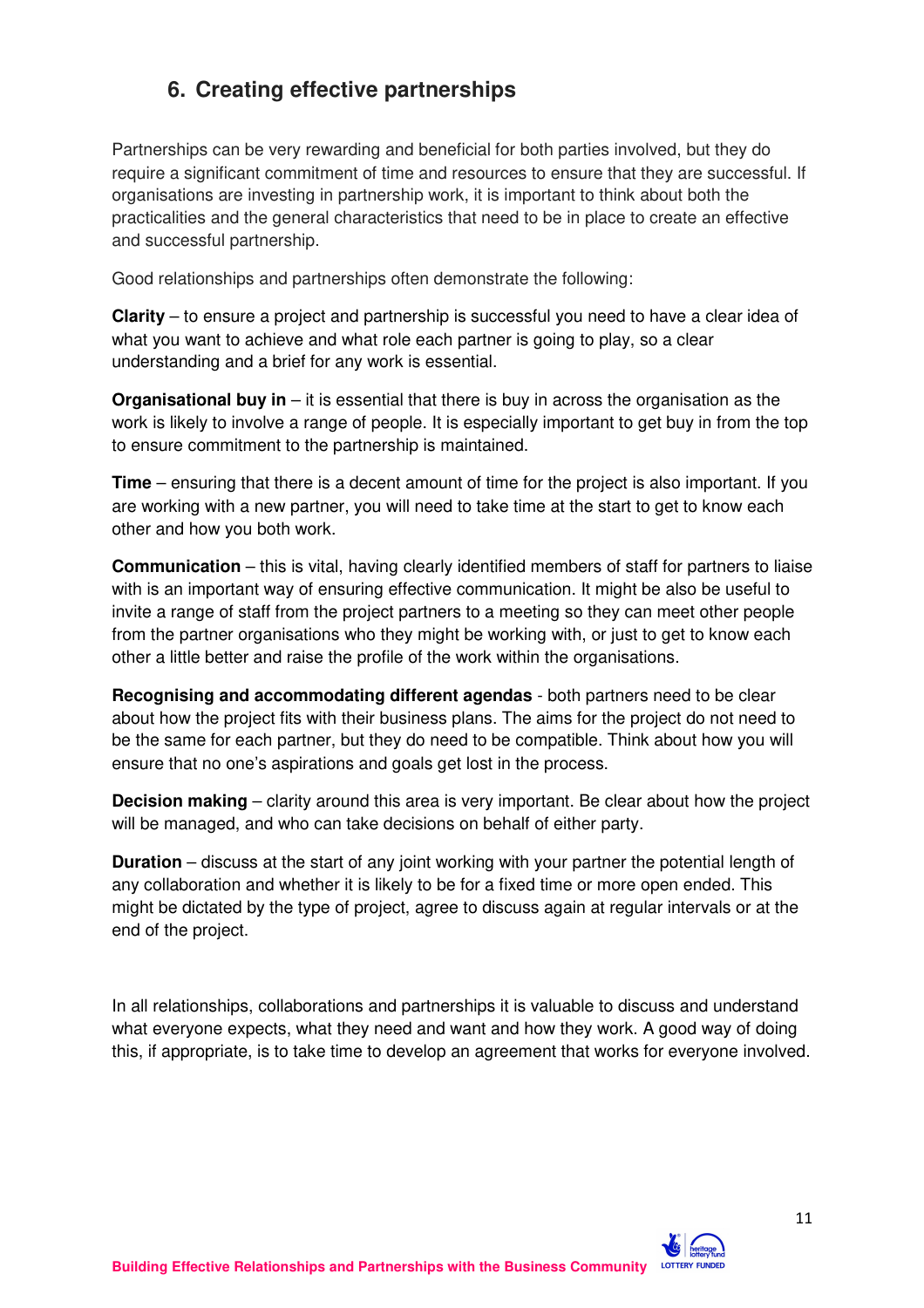#### **Creating effective partnerships**

#### **Partnership characteristics Practicalities**

- Mutual benefit for all partners
- **Trust**
- Openness and transparency
- Alignment of organisational values and project aims
- Strong and open communication

- Clearly defined and agreed outcomes and deliverables
- Clear timetable
- Understanding of financial implications and commitments
- Clear roles and responsibilities of each partner
- Clearly identified personnel from each partner to lead and liaise
- Consider a partnership agreement (if appropriate)
- Agree issues around ownership / rights
- Termination / exit strategy

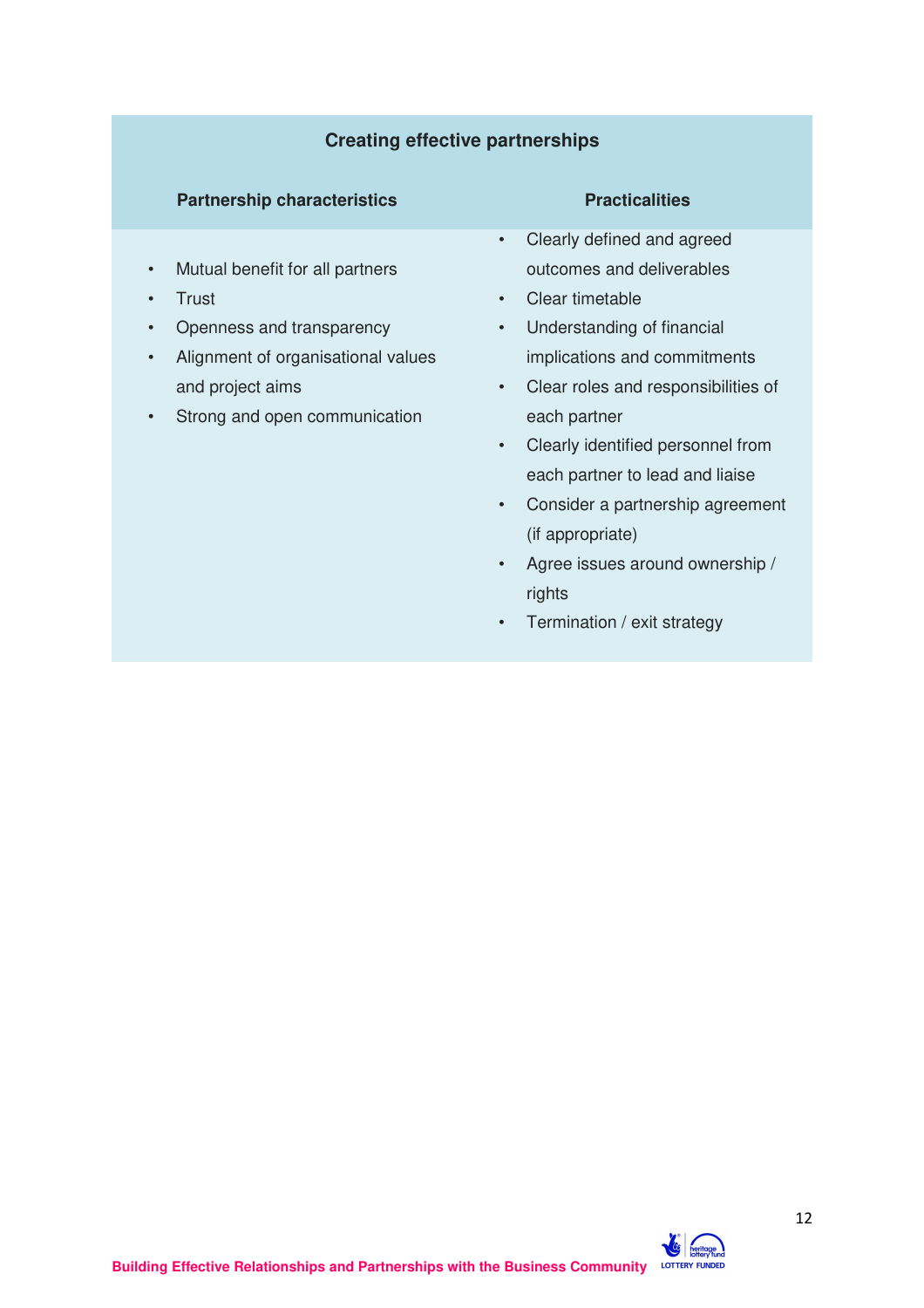## **7. Case studies**

There are lots of different partnerships or relationships that can be developed between museums and businesses. Here are a few examples of ongoing partnership and relationship development from the museums who took part in the **SHARED Enterprise** project, and some of the key lessons they learnt along the way:

#### **Gainsborough's House**

#### **Partnership development project:**

To develop the museum's relationships with local and other businesses and corporate sponsors

#### **Overview**

Work has focused on developing three areas of partnership and relationship development:

- Developing a 'goodwill and awareness' launch event with local businesses into more concrete support
- Maintaining and continuing to strengthen relationships with local silk businesses
- Generally developing and maintaining partnerships

The museum's work to reach out to local businesses and play a more active role in the local community by participating in groups including the Chamber of Commerce and Sudbury Town Team is delivering benefits for the organisation. These relationships are supporting the development links with local business. 2016 saw the launch of 'Gainsborough's Sudbury' walking tour which was well received and aims to encourage visitors to spend longer in Sudbury with consequent benefits for other businesses.

The museum has increased its 'in kind' support from the local silk weavers, and they are now collaborating on a silk exhibition for the Museum in 2017. They has also been involved in a very successful partnership with NADFAS which led to a raffle of a painting kindly donated by Maggi Hambling which raised £17,000 for Gainsborough's House

#### **Lessons learnt:**

- Businesses are not sentimental and there needs to be something in it for them.
- Messages to businesses need to focus on the benefit they can gain from working with you, not the help you need from them
- That nurturing business relationships is a slow-burn
- That in-kind support is very valuable.
- Need to be flexible and act when an unlooked for opportunity arises

To find out more about Gainsborough's House visit: http://www.gainsborough.org/about/

#### **Much Hadham Forge Museum**

#### **Partnership development project:**

To develop a partnership between the Forge Museum and the Henry Moore Foundation to support the sale of tickets for the Forge to visitors to the Foundation

#### **Overview:**

The Much Hadham Museum wanted to increase sales of tickets to its site as a much needed source of income. It identified a partnership with the neighbouring Henry Moore Foundation where a visit to the museum could be promoted to their visitors, and tickets for the museum could be sold at the Foundation.

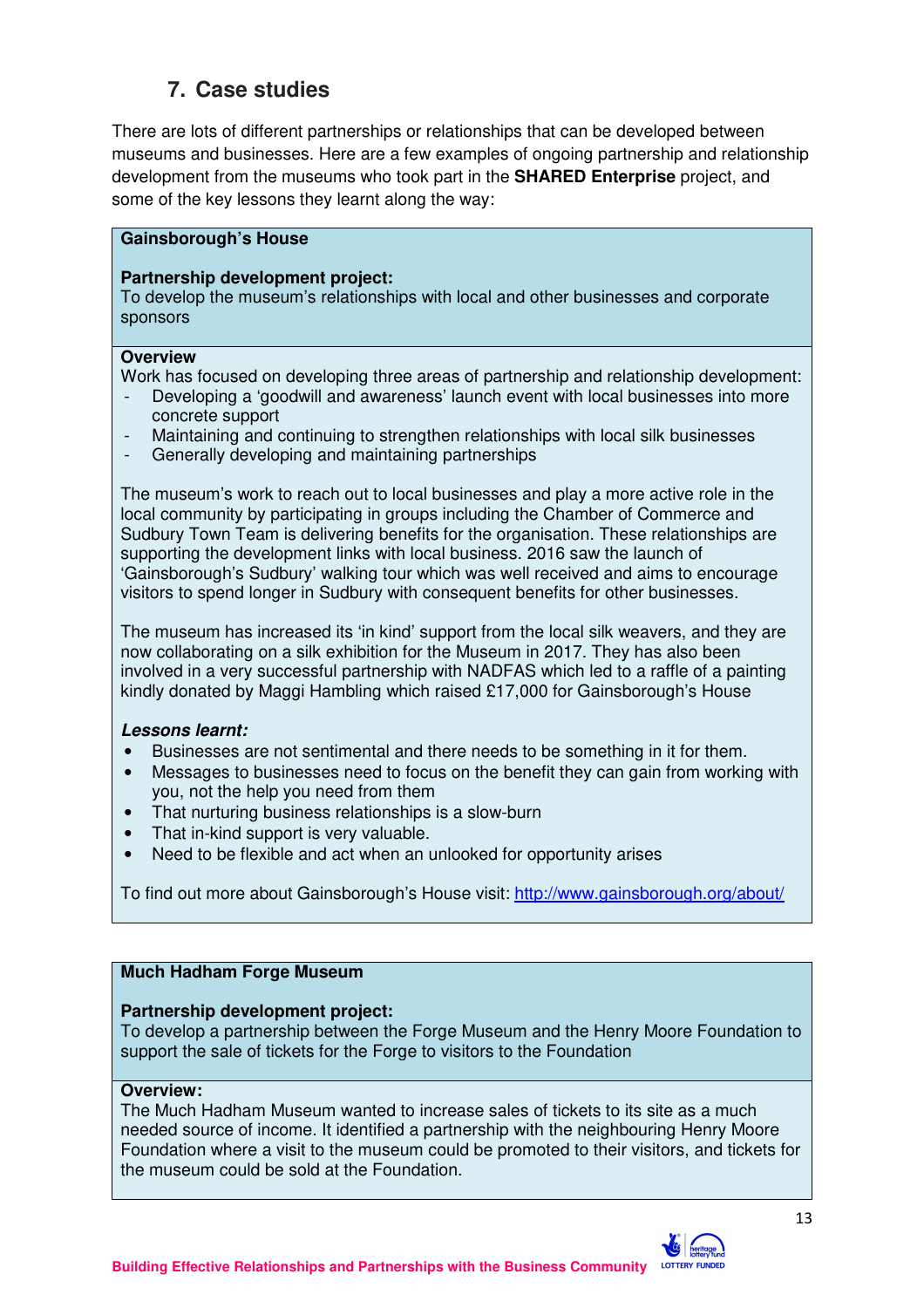Initial discussions proved beneficial and the Foundation have agreed in principle that they will sell tickets for to the Museum. Significant building works at the Foundation in 2016 have meant that implementing the partnership idea and selling tickets was delayed but should go ahead soon.

To support the partnership, the museum hosted at tea party for Foundation staff at the Forge so they could explore the venue. This event was designed to help Foundation staff gain a better understanding of the museum to enable them to promote a trip to the Forge to their visitors. The tea party was also a profile raising event for local "dignitaries" including shop and cafe owners and members of the newly elected Parish Council.

Once this partnership activity is up and running, the Forge hope to use a similar model with other attractions in the local area including a large garden centre.

#### **Lessons learnt:**

- Have learnt that "we are not alone", lots of museums are struggling with funding and income generation but partnerships can be one way to tackle this
- It can be daunting trying to adopt a business way of thinking and approach, but the passion people have for the museums they work in can be harnessed and communicated to businesses to encourage partnerships

To find out more about Much Hadham Forge visit: http://www.hadhammuseum.org.uk/

#### **Museum of East Anglian Life**

#### **Partnership Development Project:**

Develop partnerships to support the growth of weddings and functions at the Museum.

#### **Overview:**

The museum had identified wedding and corporate venue hire as key potential income streams for the service, and wanted to develop these areas of activities and become recognised as a desirable local venue for events. Through funding support the museum had been able to acquire key equipment including a marquee to put on these events, but they lacked some of the key skills and knowledge in house to really be able to make a success of these activities and get them to deliver the income needed. Hiring new staff to run events was not financially viable for the museum, so the museum decided to form a partnership with Marie Clarke, a wedding planner. She was able to bring expertise and contacts, and was able to promote the venue at wedding fairs and through other channels.

The partnership has given the museum the expertise it needed without the cost of employing a new member of staff. Bookings for weddings and other functions are now increasing and this area of income generation has strengthened.

To find out more about the Museum of East Anglian Life visit: http://www.eastanglianlife.org.uk/home.html

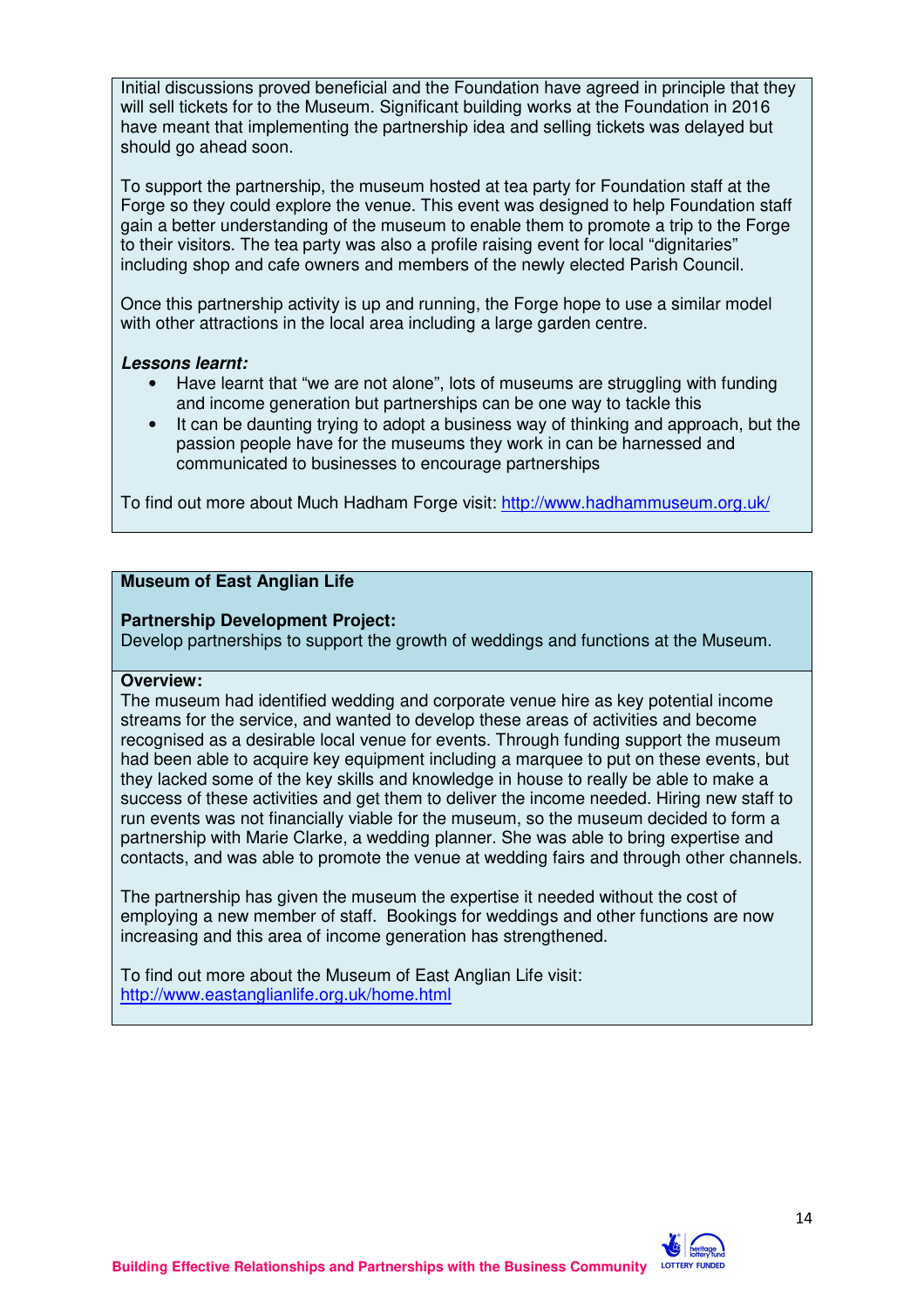Here are some examples of other partnerships

#### **Ditchling Museum of Art and Craft**

Ditchling Museum is involved in partnerships with a number of different organisations, and it has made working in partnership a strategic aim for the organisation. Partnership projects include a broad partnership with other business in Ditchling to jointly market the village as a visitor destination. They have produced joint marketing materials including a website and leaflet which highlight different venues including local pubs, cafes, shops and the museum.

The museum has also formed a partnership with the Brighton Festival and Brighton University in order to bring its more of its collections to wider audiences.

To find out more about Ditchling Museum of Art and Craft visit: http://www.ditchlingmuseumartcraft.org.uk/

#### **National Railway Museum (NRM)**

The NRM formed a partnership with Hornby PLC to develop season of events and activities to celebrate the last surviving A4 locomotives and the Mallard. To coincide with the central event Hornby worked with NRM to produce sets of model A4 locomotives.

As a result of Mallard 75 Season the museum attracted in significant numbers of visitors to its sites in York and Shildon, it generated extensive media coverage and brought new visitors to York raising the profile of the city and all of its museums. For Hornby PLC the partnership enabled them to increase their customer base and bring 'new blood' into the world of model railways.

To find out more visit: http://artsandbusiness.bitc.org.uk/awards-ab/35th-awards/hornbyand-national-railway-museum

#### **Irish Linen Centre**

The Irish Linen Centre has formed a partnership with Thomas Ferguson, the last remaining Irish linen damask weaver in Ireland, to produce a range of linens based on designs from the museum's collection.

Despite having a working hand loom in its collection, due to the labour intensive nature of production it had previously only been able to make sample pieces for visitors to look at and none have been available for visitors to buy.

Through the partnership linen designs from the museum's collection have been brought back into productions, and the museum is looking at other historical patterns in its collection which could be turned in to commercial products. The museum is also considering licensing other shops to sell its linen products.

#### **Sir Richard Archwright's Cromford Mills**

Cromford Mills has established a number of partnerships with local businesses and locally based national businesses to offer corporate volunteering opportunities. As a result of the

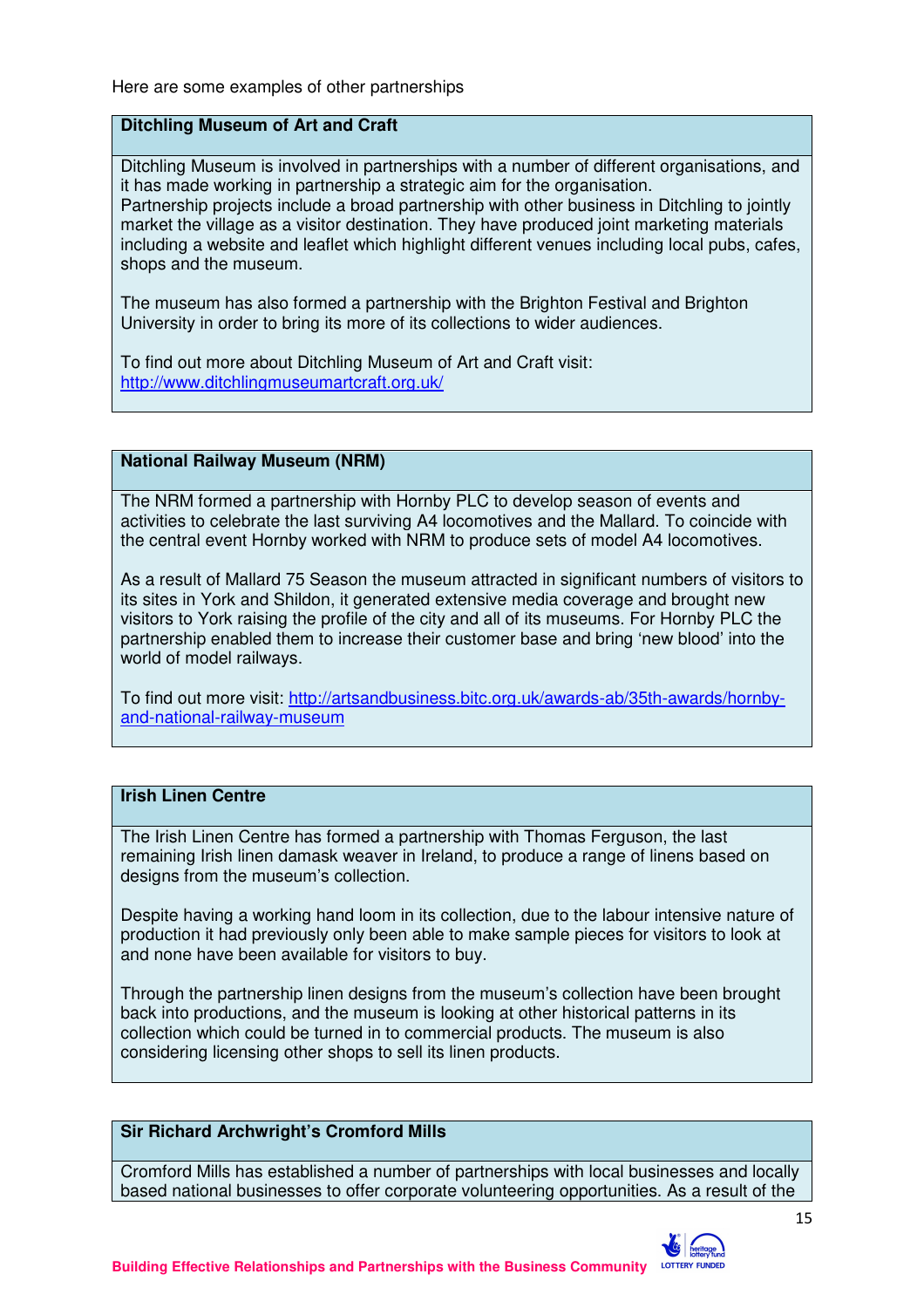partnerships the Mill gets a lot of free labour for important infrastructure development projects and the businesses get an enjoyable and different team building day and a chance to donate some time to a charity. Some of the relationships have been in place for number of years.

An example from the wider arts sector:

#### **High Tide Theatre Company**

The Theatre company have formed a partnership with a local communications firm, through the partnership they are offered free office space and infrastructure from the business in exchange for providing training and development for staff and the providing entertainment for staff and some corporate functions.

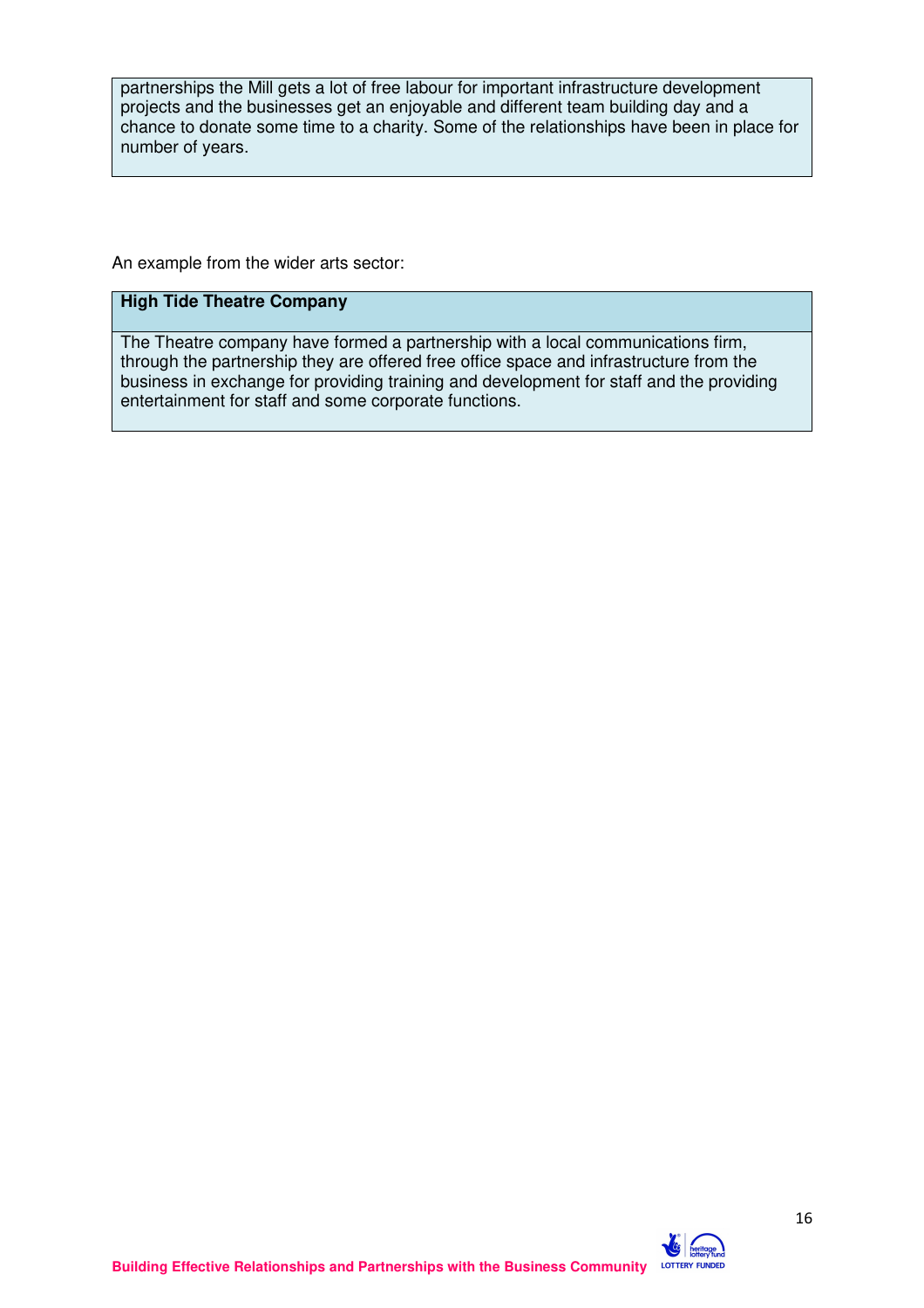## **8. A quick step by step guide to developing partnerships with businesses**

#### **Step 1: Is your organisation ready to work in partnership?**

- **Make sure everyone in the organisation is on board and up for it**. Partnerships require time and effort to develop and manage and it may be necessary for organisations to work in different, more flexible ways to meet the needs of partners.
	- o **If you have worked in partnership with other organisations before** think about what went well and what you would do differently so you can use that learning when you plan your new partnerships.
	- o **If you haven't worked in partnership before** get all staff involved in discussions about working in partnership. Think about how your organisation may need to adapt or change its working practices to accommodate this approach. Talk to other museums that have done similar work and ask how it went.

#### **Step 2: Think about why you want to work in partnership and what you want to achieve**

- **Look through your forward plan and other strategic documents and think about what areas of work would benefit from being done in partnership**, or could provide bigger impacts if they were developed and delivered in partnership – if a project supports an organisation's strategic objectives it is far easier to justify the use of time and resources
- **Identify the outcomes you want the partnership to support,** they could include: increasing the use of your collections, reaching new audiences, sharing your specialist skills and knowledge, raising the profile of the museum, bringing in new skills and knowledge, generating income or reducing costs.
- **Think about external funding –** does the project you have identified fit with the priorities of any funders? There may be funding available to support the partnership work

#### **Step 3: Think about who you might want to work in partnership with**

- **Based on the areas of work you would like to develop in partnership, who might be suitable partners**? Carry out a bit of research into potential partners to see if they will be a fit for the museum
- **Think about inviting potential partners to a special event** a private view, garden party, behind the scenes tour and breakfast – they can provide a great way of introducing the work of the organisation in an informal social setting

#### **Step 4: Making your pitch**

- **A pitch needs to be succinct, clear and compelling.** It should focus on the needs and point of view of the business. Keep it short, to around 5 minutes (this gives them time to ask questions to probe a bit deeper if needed).
- **Your pitch should:**
	- $\circ$  Give people an attractive image of your museum what it's like and what it does that's relevant to the idea you're pitching
	- o Set out what you hope to achieve
	- o Tell the business why they should be involved

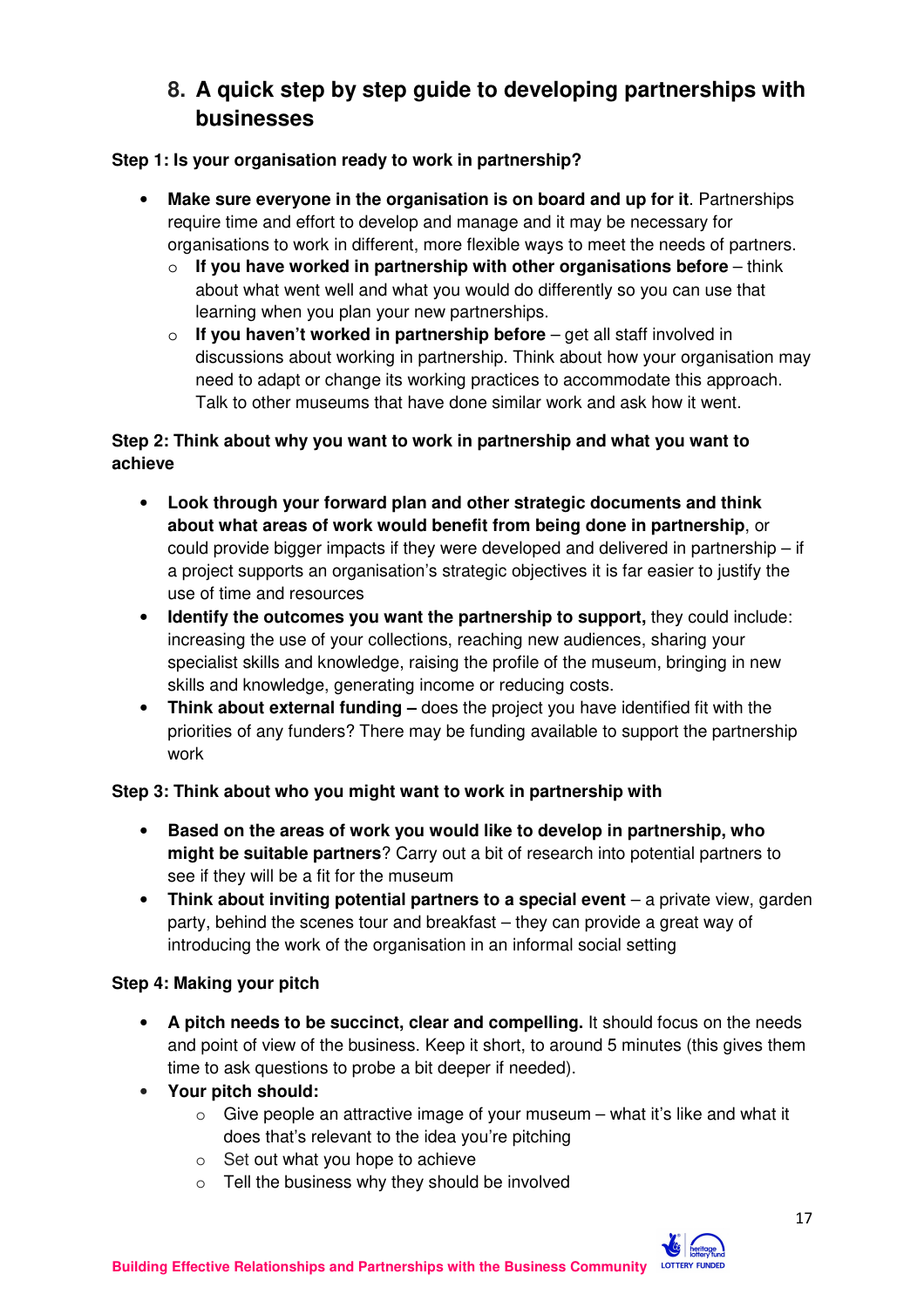- o Make clear what you can bring to the table, which could include: an interesting and fun space, fantastic and quirky collections, lots of desirable skills and knowledge, access to museum visitors, association with a trusted brand
- o Explain why you want to work with that business

#### **Step 5: Things to agree before the partnership begins**

- **Once you have agreed to work in partnership it's important to agree key areas**  so that each partner knows how the partnership is going to work and what each partner's responsibilities are**.**
- **At the outset it would be useful to agree:** 
	- o outcomes and deliverables
	- o a timetable
	- o any financial commitments
	- o clear roles and responsibilities of each partner
	- o who will lead on the work at each partner organisation, and liaise with partners

#### **Step 6: Ongoing partnership management and development**

- Once the partnership is up and running, you might think about doing the following to keep it on track and ensure it is an effective and positive experience:
	- o Meet regularly, invite members of staff from each partner organisation to meet with each other and discuss the work. If appropriate think about opportunities for meeting in a social setting
	- o Revisit and reaffirm or refine agreed outcomes and objectives as needed
	- o Celebrate successes and learn from things that didn't go well**.**

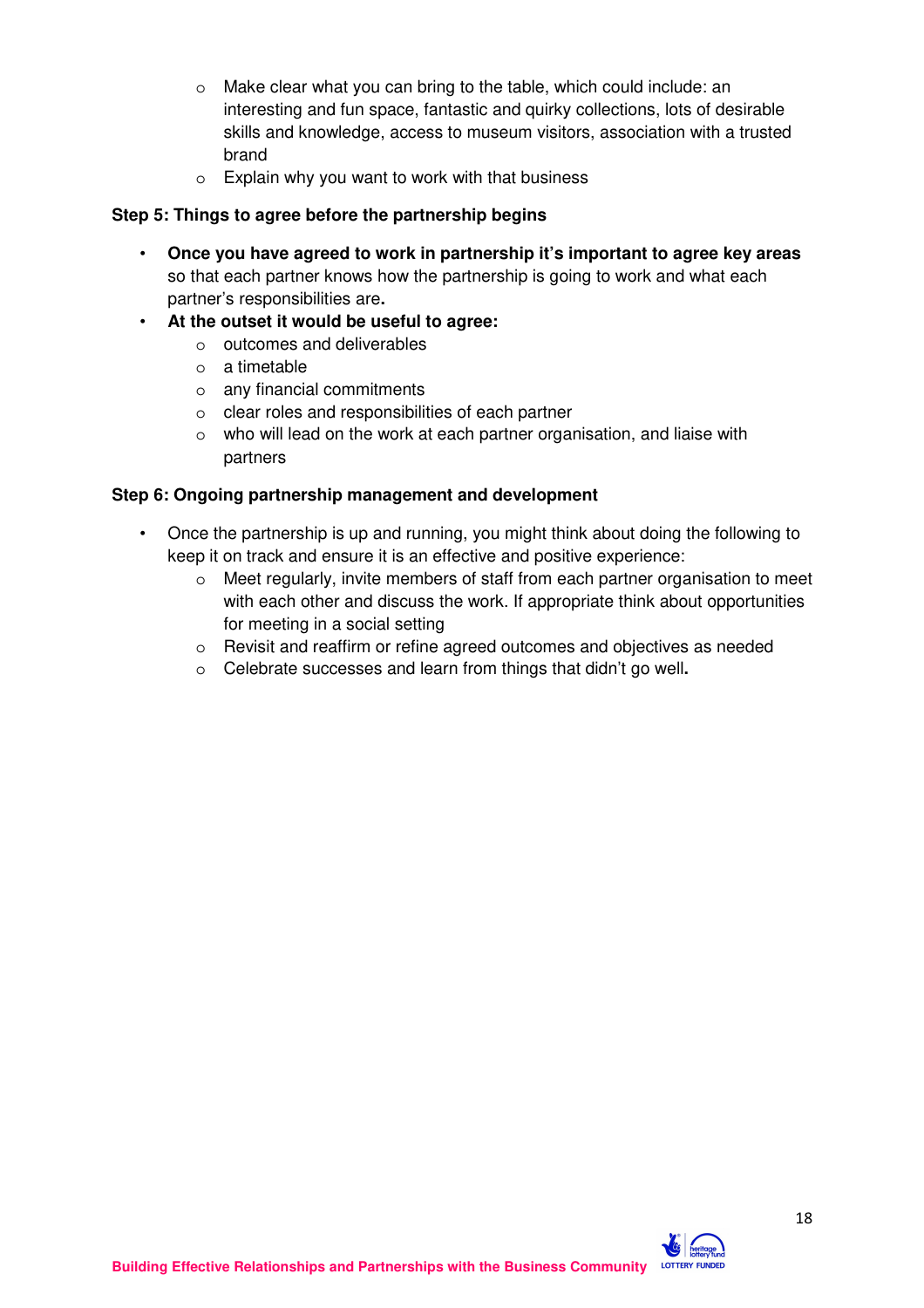## **9. Sources of further information**

#### **Organisations:**

- **Arts and Business**  http://artsandbusiness.bitc.org.uk/
- **Association of Cultural Enterprise** (ACE) The Association for Cultural Enterprises promotes commercial best practice in the cultural, heritage and visitor attraction sector www.acenterprises.org.uk/index.asp
- **Museum Copyright Group**  A network of museum professionals with a common interest in sharing knowledge and expertise about copyright and related issues http://museumscopyright.org.uk/

#### **Resources:**

Toolkit to support Museums and the Creative Industries working together

http://www.nimc.co.uk/what-we-do/guidance-and-information/museum-and-creativeindustries-toolkit

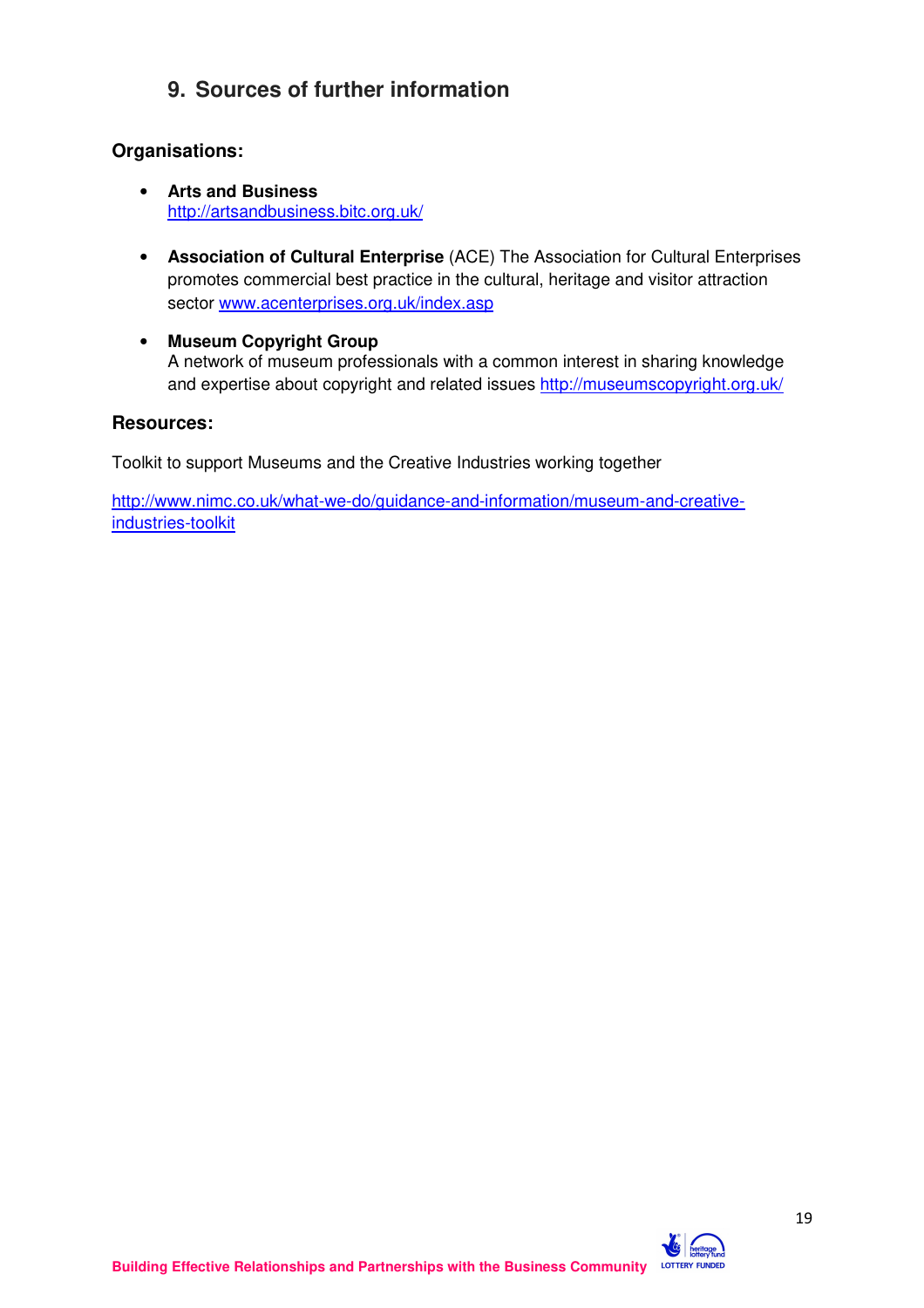Appendix 1 - WORKSHEET

## **Partnership Objectives - What you want to achieve by working with a partner?**

**There are four things to decide before you can confidently approach potential partners** 

**1 What do you want to produce/ develop by working with a particular partner? - Who will the customers, clients or audience be for any new service or product?**

**2 How will doing this partnership work support your museum's strategic aims?** (There may be more than one aim that it will support)

## **3 What assets can the museum contribute?**

(Examples might include: collection, audience, knowledge, building, reputation…)

**4 What do you need from a partner? What gap could working with them fill?** 

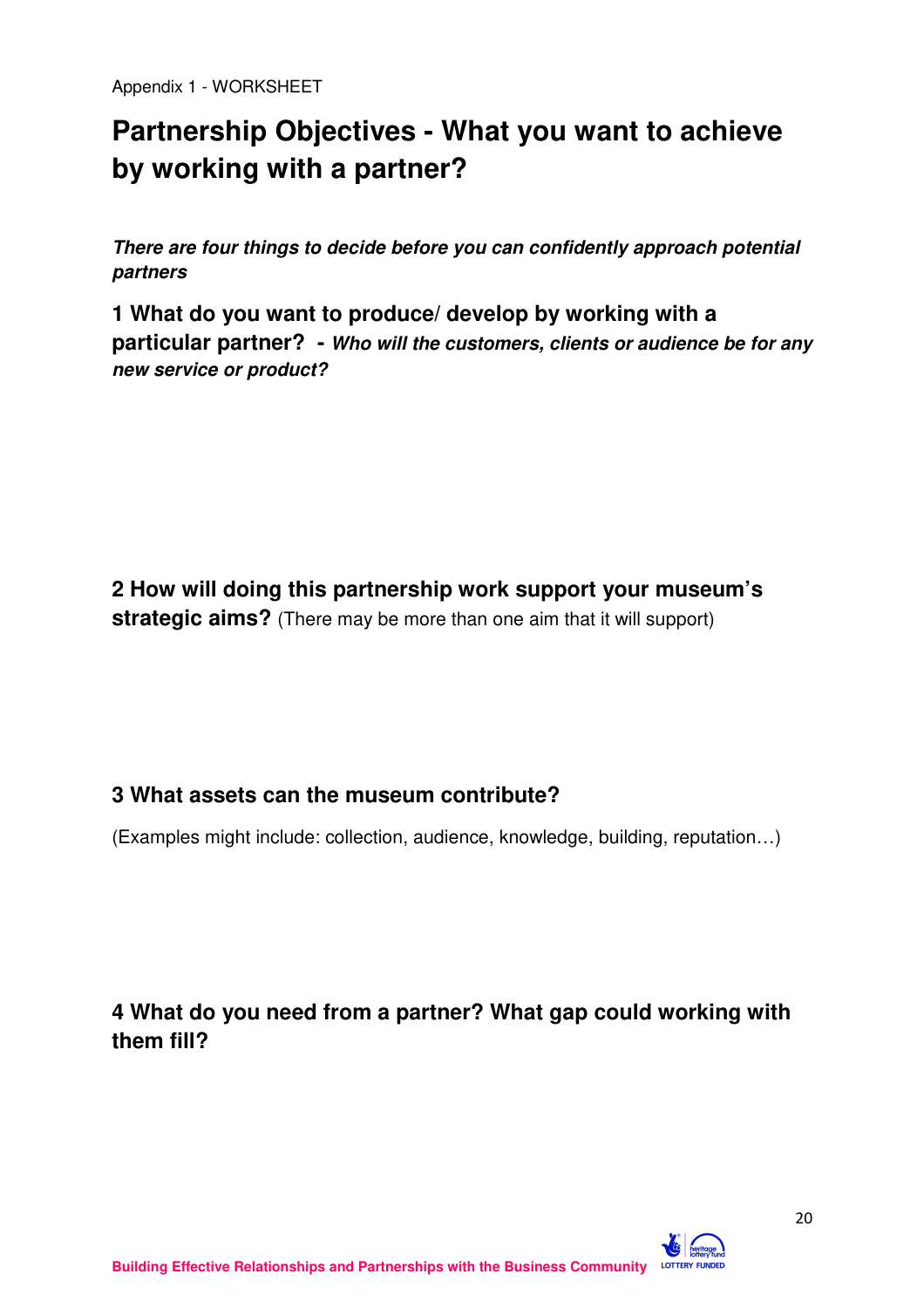# *Super-short Basic Business Plan*

## *PRODUCT*

- *What will you sell?*
- *Who will produce and distribute it?*
- *cow will it be produced?*
- *Who are the customers and why do they want it?*
- *What marnet are you in and who are the competitors?*
- *Does your product have a USP?*

## *PRICE*

- *What can you reasonably charge?*
- *What do your competition charge?*
- *cow price sensitive are your customers?*
- Can you differentiate the market? e.g. with preferential pricing *or special offers*

## *PLACE*

- *Where will it be produced?*
- *Where will it be sold?*
- *Can the customer get it home conveniently?*
- *Can it be sold on-line?*

## *PROMOTION*

- How will people find out about what you're offering them?
- *When will they find out about it?*

## *What are the marketing messages?*

- *Don't list product features what are the benefits to the customer?*
- How will the product be packaged? -does it need additional *Point of Sale promotion?*

## WHAT IS SUCCESS

- How will you know if you are successful?
- *Specify the desired number of things you will sell each year, or* the total income you want to make each year

## **THE MINIMUM ACCEPTABLE PERFORMANCE**

 - *What's the minimum number of sales or minimum level of income that's acceptable?* 

## **THE MONEY COMING IN**

- *a) What will you charge?*
- *b) cow many will you sell if you're successful?*
- *c) cow many will you sell if performance is just acceptable?*

*The maximum total income will be AxB=* 

*The minimum acceptable income will be AxC=*